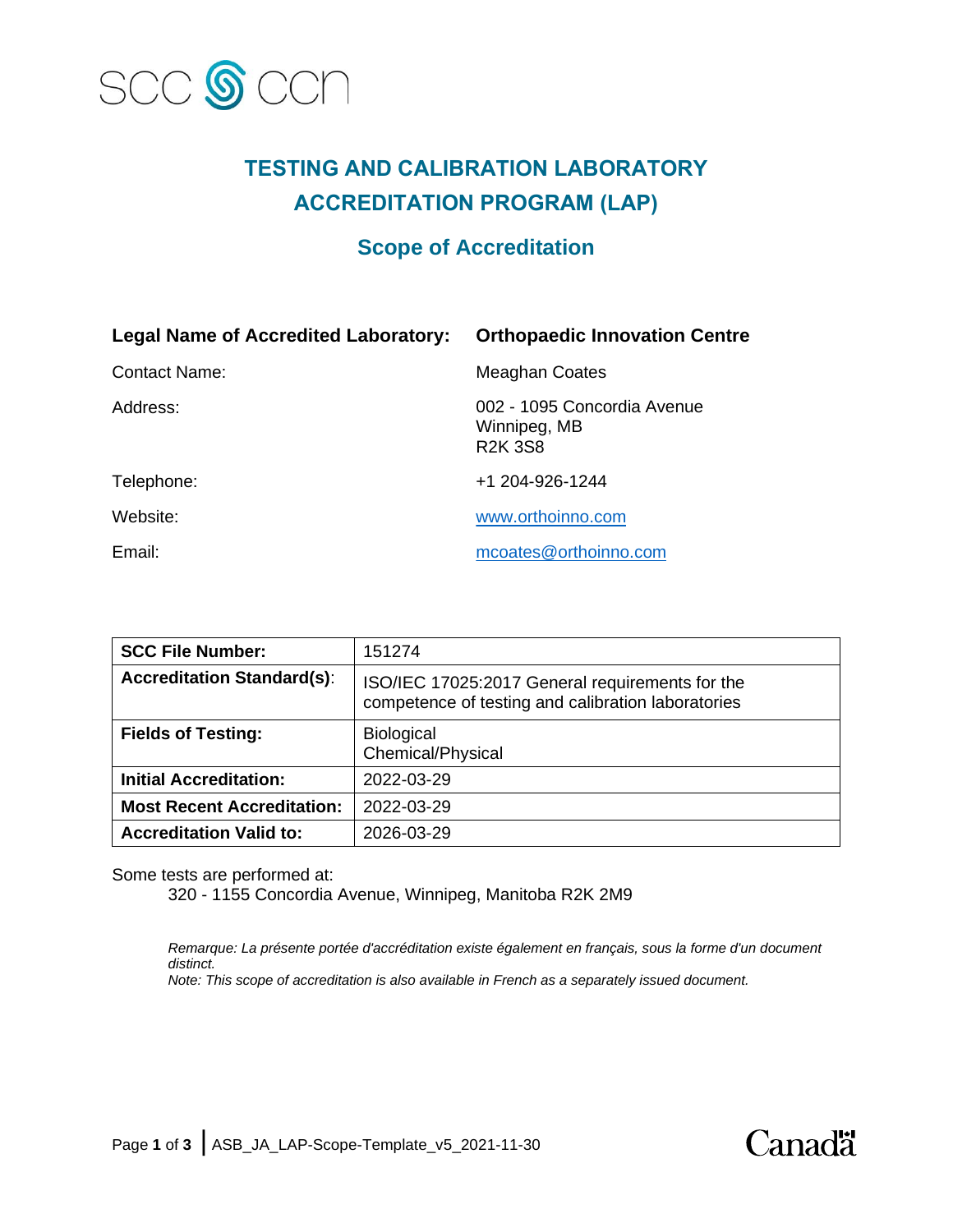

## **MEDICAL**

### **Medical Products:**

#### **Devices (Non-Electrical)**

| <b>ASTM F2100</b>  | Standard Specification for Performance of Materials Used in Medical Face      |
|--------------------|-------------------------------------------------------------------------------|
|                    | Masks                                                                         |
| <b>ASTM F2299</b>  | Standard Test Method for Determining the Initial Efficiency of Materials      |
|                    | Used in Medical Face Masks to Penetration by Particulates Using Latex         |
|                    | <b>Spheres</b>                                                                |
| <b>ASTM F2101*</b> | Standard Test Method for Evaluating the Bacterial Filtration Efficiency (BFE) |
|                    | of Medical Face Mask Materials, Using a Biological Aerosol of                 |
|                    | Staphylococcus aureus                                                         |
| <b>ASTM F1862</b>  | Standard Test Method for Resistance of Medical Face Masks to Penetration      |
|                    | by Synthetic Blood (Horizontal Projection of Fixed Volume at a Known          |
|                    | Velocity)                                                                     |
| EN 14683:2019      | Medical face masks - Requirements and test methods                            |
|                    | (Only For: Annex C)                                                           |

### **ENVIRONMENTAL AND OCCUPATIONAL HEALTH AND SAFETY**

#### **Occupational Health and Safety**

#### **Personal Protection**

| CAN/CSA-Z94.4      | Selection, use and care of respirators |
|--------------------|----------------------------------------|
| CAN/CSA-Z94.4.1:21 | Performance of filtering respirators   |

### **TEXTILES AND FIBROUS MATERIALS**

#### **Apparel and Other Finished Textile Products:**

**Clothing**

| 16 CFR Part 1610 | Standard for the Flammability of Clothing Textiles |
|------------------|----------------------------------------------------|

Number of Scope Listings: 8

#### **Notes:**

Tests marked with an \* are performed at 320 - 1155 Concordia Avenue, Winnipeg, Manitoba R2K 2M9